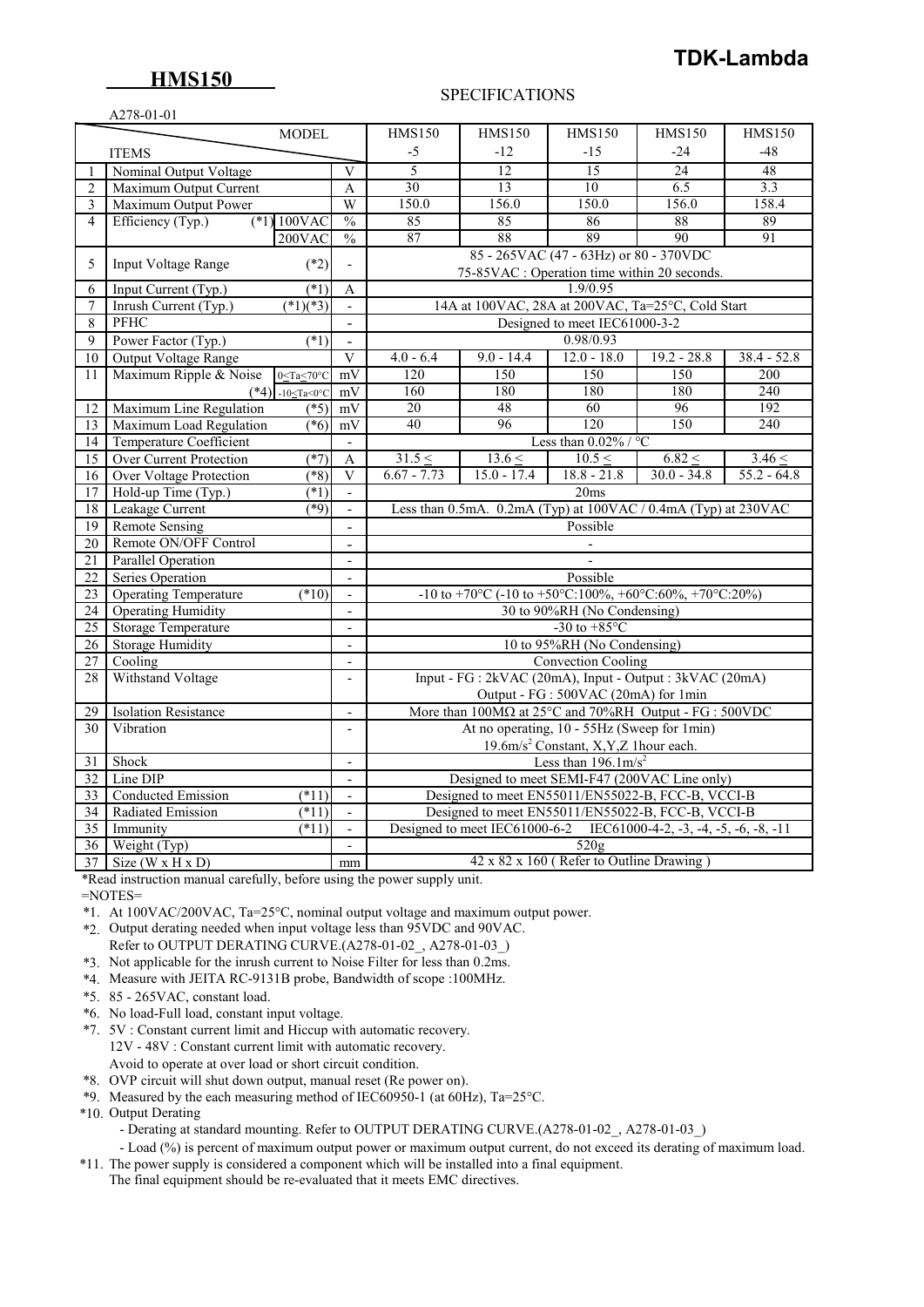# **HMS150**

## OUTPUT DERATING (AC INPUT)

A278-01-02

| Derating to input voltage : $85\text{VAC} \leq \text{Vir} \leq 265\text{VAC}$ |  |
|-------------------------------------------------------------------------------|--|
|-------------------------------------------------------------------------------|--|

|                 | $LOAD(\% )$     |          |  |                 | LOAD(%)         |         |
|-----------------|-----------------|----------|--|-----------------|-----------------|---------|
|                 | <b>MOUNTING</b> | MOUNTING |  |                 | <b>MOUNTING</b> | MOUNTI  |
| $Ta(^{\circ}C)$ |                 | D.V.D    |  | $Ta(^{\circ}C)$ |                 | D, C, D |
| $-10$ to $+30$  | 100             | 100      |  | $-10$ to $+50$  | ωO              | 60      |
| 50              | 100             | 60       |  | 60              | 60              |         |
| 60              | 60              |          |  | 70              |                 |         |
| 70              | 20              | 10       |  |                 |                 |         |

## $\cdot$ **Derating to input voltage : 75VAC**  $\leq$  **Vin**  $\leq$  **85VAC**  $\cdot$  **\*1**

| $\text{LOAD}$ (%) |          | $LOAD(\% )$ |                 |          |
|-------------------|----------|-------------|-----------------|----------|
| MOUNTING          | MOUNTING |             | <b>MOUNTING</b> | MOUNTING |
|                   |          | Ta(°C       |                 |          |
| 100               | $_{00}$  | 10 to +50   | ou              | 60       |
| 100               | 60       | 60          | ou              | ں ر      |
| 60                |          | 70          |                 | 1 V      |

\*1. Operation time within 20 seconds.

・**Derating to input voltage : 85VAC < Vin < 265VAC** ・**Derating to input voltage : 75VAC < Vin < 85VAC** \*Refer to dotted line for output derating curve, when input voltage range is " $85 \leq$ Vin<90" for the MOUNTING A.